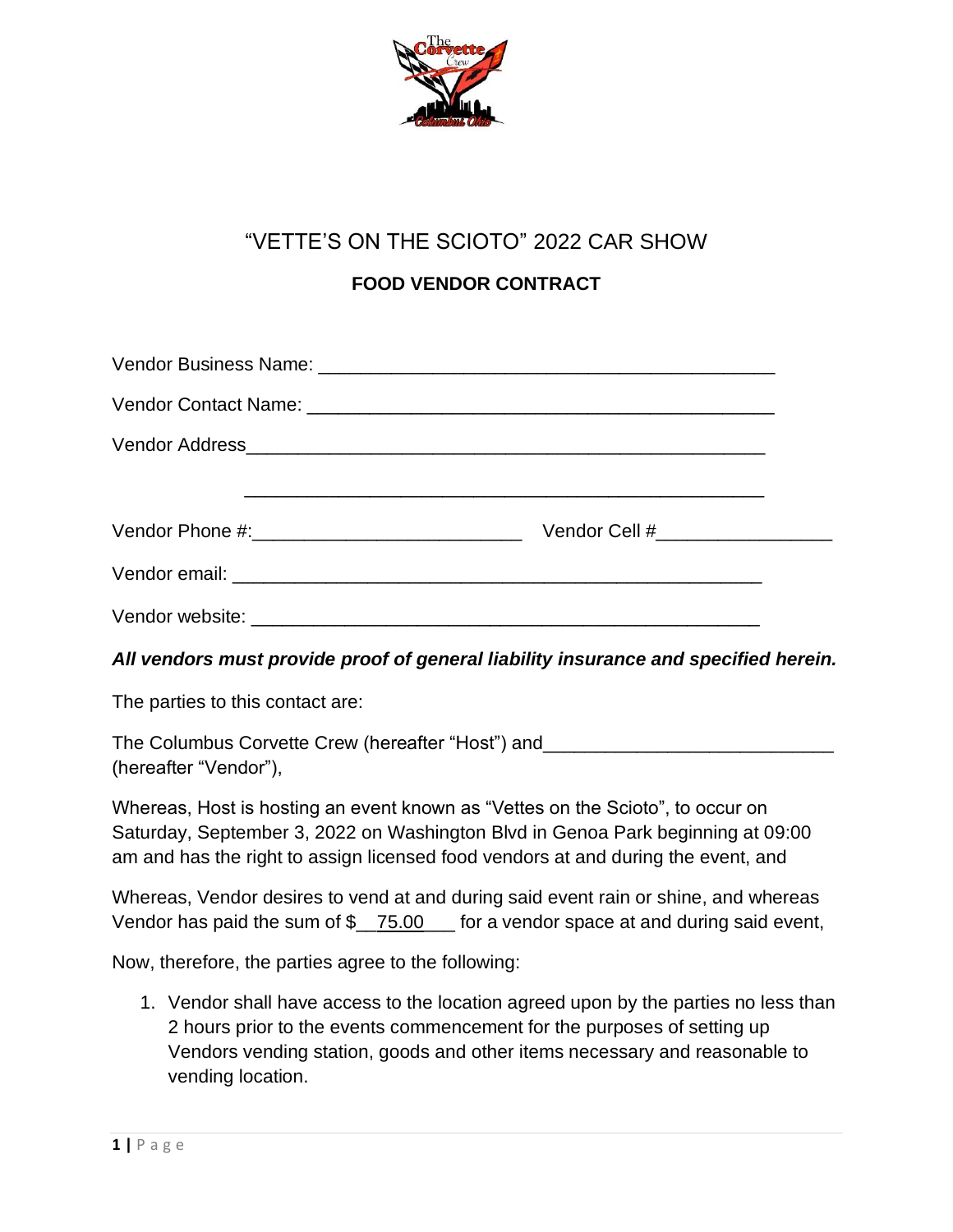

- 2. Vendor shall not vend any good or services other than those described herein at and during the event without hosts written consent.
- 3. Vendors vending station shall be no larger than\_ \_feet or taller than feet; shall be clean and orderly; and shall comply with all applicable laws and regulations. Vendor shall be responsible for securing, carrying and displaying all City, State and/or Federal permits as required by law.
- 4. Vendor shall have access to the location for up to 1 hour after the events conclusion at 4:00 p.m. to dismantle and remove all things brought to the location by Vendor. Vendor shall leave the location clean of trash and substantially in the condition it was before Vendor occupied it.
- 5. Vendors will be responsible for supplying tar paper and/or mat. Vendors will be responsible for providing their own charcoal;/grease waste containers.
- 6. Vendors will be responsible for the collection of gray water from their booths and its transportation to their location for disposal.
- 7. Vendors are responsible for their own water source and electrical hookups.
- 8. Vendor hereby agrees to indemnify and hold harmless the Host against any damages or claims that may arise in connection with Vendors presence at the event and Vendors activities of any kind.
- 9. Vendors must supply proof of liability insurance with The Columbus Corvette Crew "Vettes on the Scioto" listed as the additional insured, along with the date of the event.
- 10.Vendor agrees to be responsible for and reimburse The Columbus Corvette Crew for any damages caused by the Vendor or its agents, including equipment malfunction that causes damages. Vendor agrees to be responsible for and reimburse any other property or persons to which they have caused damage.
- 11.Vendor is not permitted to directly wire or disconnect any electrical service. Vendor must be self-sufficient.
- 12.Vendors acknowledge that Host is not responsible for any loss or damage to vehicle or merchandise. It is vendor's sole responsibility to ensure coverage from any loss or damage to both equipment and persons. Host, its member, any coorganizations under Host's direction and/or any of their employees or agents will not be held liable for damages incurred.
- 13.Vendor acknowledges that the Vendor participation fee enabling participation in the event "Vettes on the Scioto" is non-refundable.
- 14.Additions, corrections or addendums of any kind to this contract must be in writing and signed by representatives of both parties.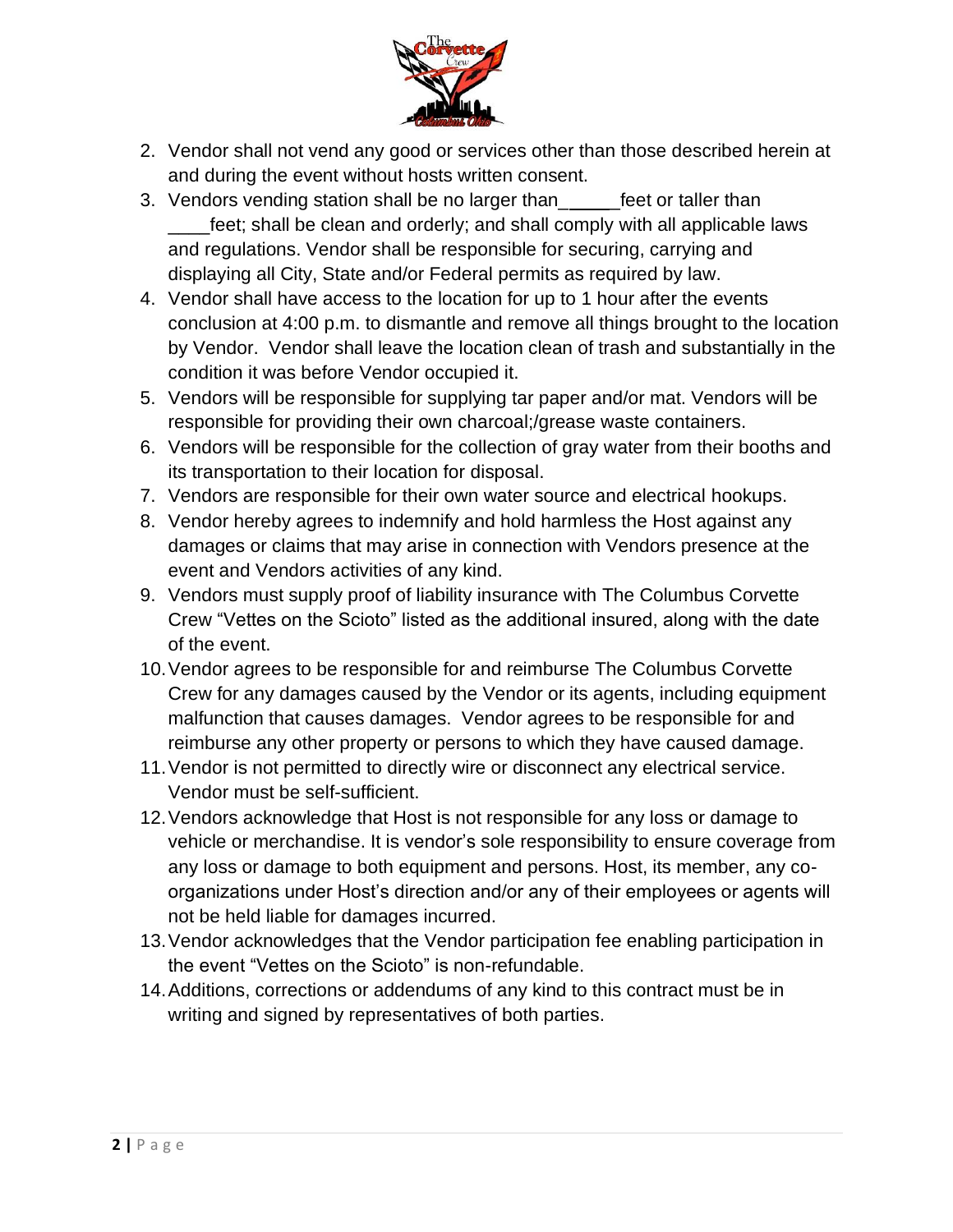

**Proposed Inventory: Please list your anticipated product line or submit a copy of your menu. If you would like to add a product prior to the event, please submit your request to : [columbuscorvettecrew@gmail.com.](mailto:columbuscorvettecrew@gmail.com)**

\_\_\_\_\_\_\_\_\_\_\_\_\_\_\_\_\_\_\_\_\_\_\_\_\_\_\_\_\_\_\_\_\_\_\_\_\_\_\_\_\_\_\_\_\_\_\_\_\_\_\_\_\_\_\_\_\_\_\_\_\_\_\_\_\_\_\_\_\_\_

\_\_\_\_\_\_\_\_\_\_\_\_\_\_\_\_\_\_\_\_\_\_\_\_\_\_\_\_\_\_\_\_\_\_\_\_\_\_\_\_\_\_\_\_\_\_\_\_\_\_\_\_\_\_\_\_\_\_\_\_\_\_\_\_\_\_\_\_\_\_

\_\_\_\_\_\_\_\_\_\_\_\_\_\_\_\_\_\_\_\_\_\_\_\_\_\_\_\_\_\_\_\_\_\_\_\_\_\_\_\_\_\_\_\_\_\_\_\_\_\_\_\_\_\_\_\_\_\_\_\_\_\_\_\_\_\_\_\_\_\_

**Terms and Conditions**:

*"Vettes on the Scioto"*

Please direct all questions, concerns or comments regarding Vending to [columbuscorvettecrew@gmail.com.](mailto:columbuscorvettecrew@gmail.com) For all urgent matters please contact, Jackie Seward, (614) 354-9482.

# **Hours of Operation for Event**:

Saturday, September 3, 2022. The event will be held open from 9:00 a.m. until 4:00 p.m. All Vendors must be fully operational during these hours.

# **Location for Food Vendors:**

All food vendors will be located on Washington Blvd.

If you must be absent from the event you must notify, Jackie Seward, (614) 354-9482.

\_\_\_\_\_\_\_\_\_\_\_\_\_\_\_\_\_\_\_\_\_\_\_\_\_\_\_\_\_\_\_\_\_\_\_\_\_\_\_\_\_\_\_\_\_\_\_\_\_\_\_\_\_\_\_\_\_\_\_\_\_\_\_\_\_\_\_\_\_

# **Applicable Fees:**

All vendor fees must be paid in full by Wednesday, August 24, 2022 in order to participate in event.

#### **2022 Vendor Rates:** Food Vendor Rates - \$75

Please make checks and/or money orders payable to: The Columbus Corvette Crew or you can pay online @ <https://www.thecorvettecrew.com/2022-vendors-vettes-on-the-scioto>

Host agrees to refund any applicable fees if the event is cancelled by the Host and is not rescheduled. Refunds will be issued within 30 days after the cancellation of scheduled event.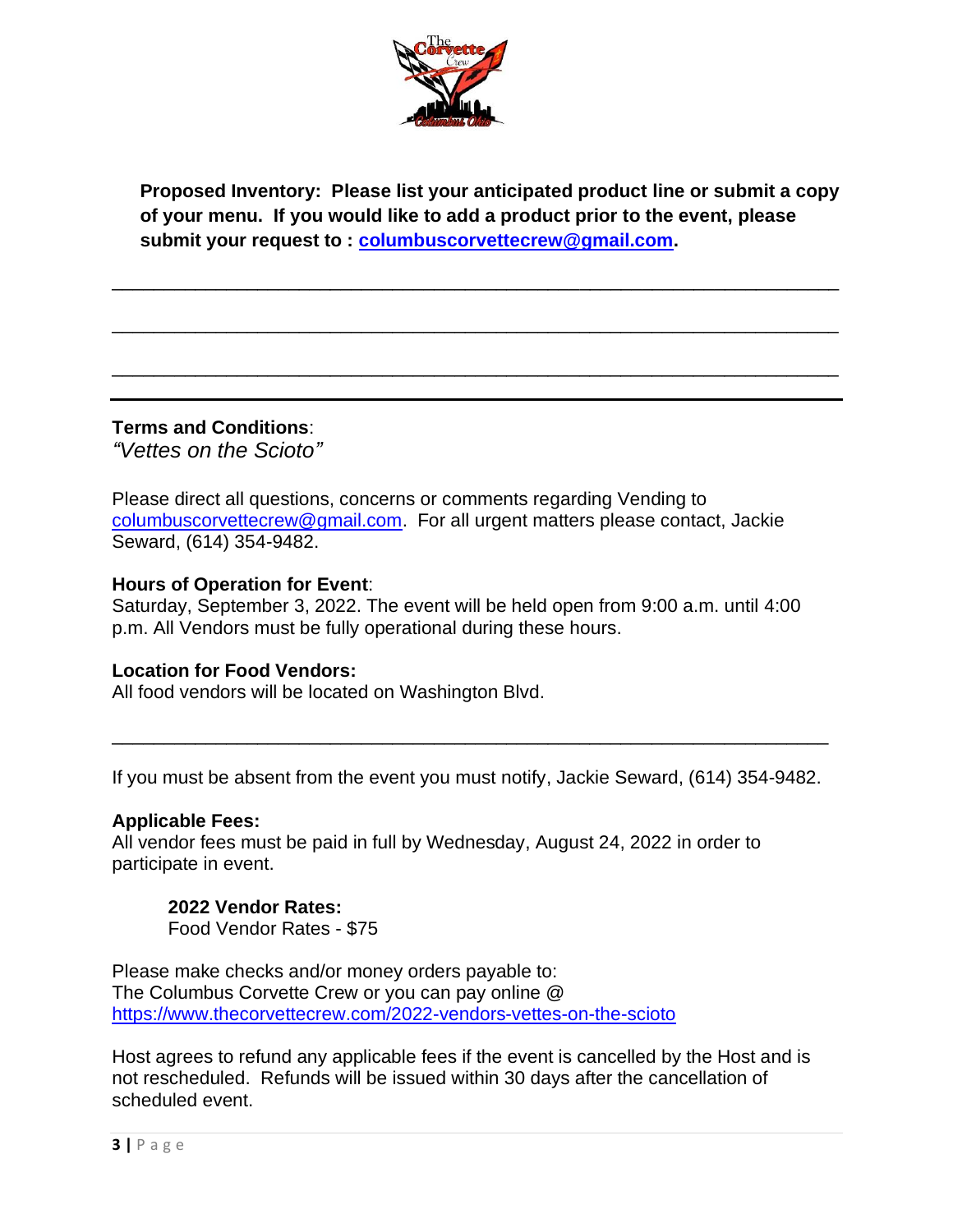

# **Merchandise:**

Host reserves the right to approve or disapprove merchandise/product or goods that have not received prior approval. Host, its agents, and/or its stall will not be responsible for safeguarding merchandise.

# **Health Inspections:**

Prepared food vendors must provide Host with a copy of Temporary Food Permit, or Mobile food license prior to participation of event. All food vendors are responsible for complying with all rules, regulations and laws as set forth by the City of Columbus Health Department. Notify Jackie Seward, (614) 354-9482, immediately if there is a dispute with an inspector or other Health Department Employees.

# **Media Release:**

Vendor's signature acknowledges the following consent:

I, hereby give my consent to all photographs, audio recordings, academic work and/or video recordings taken of me or my staff. I understand that any such photographs, audio recordings, academic work and/or video recordings become the property of the Host and may be utilized by Host or others with consent of Host, for educational, instructional or promotional purposes determined by Host in broadcast and media formats now existing or created in the future.

# **Trash/Litter Removal**

Trash receptacles are placed throughout Genoa Park, Washington Blvd and the Scioto Greenway for customer use. Trash receptacles for vendors use is the responsibility of each vendor. Vendors are expected to bag their businesses trash at the end of the day.

# **Indemnification:**

Vendor agrees to indemnify, defend and forever save and hold harmless Host, the City of Columbus, its affiliates or related entities, and their respective principals, shareholders, members, partners, officers, directors, employees, representatives, tenants, agents, contractors and volunteers from and against any and all damages, claims, losses, demands, costs, expenses (including attorney's fees and costs), obligations, liens, liabilities, actions and causes of action, threatened or actual, which any one of the indemnities may suffer or incur arising from your acts or the breach of any agreement, obligation, warranty, or representation made herein, or for claims not closely related to the Hosts duties under this Contract, except to the extent such claims arise from negligence or willful misconduct of and by Host. The foregoing indemnification shall survive any termination or the expiration of the term of this Contract. Vendors indemnification does not extend to damages, claims, or losses occasioned by the acts of subcontractors, or either Vendor or Host's agents.